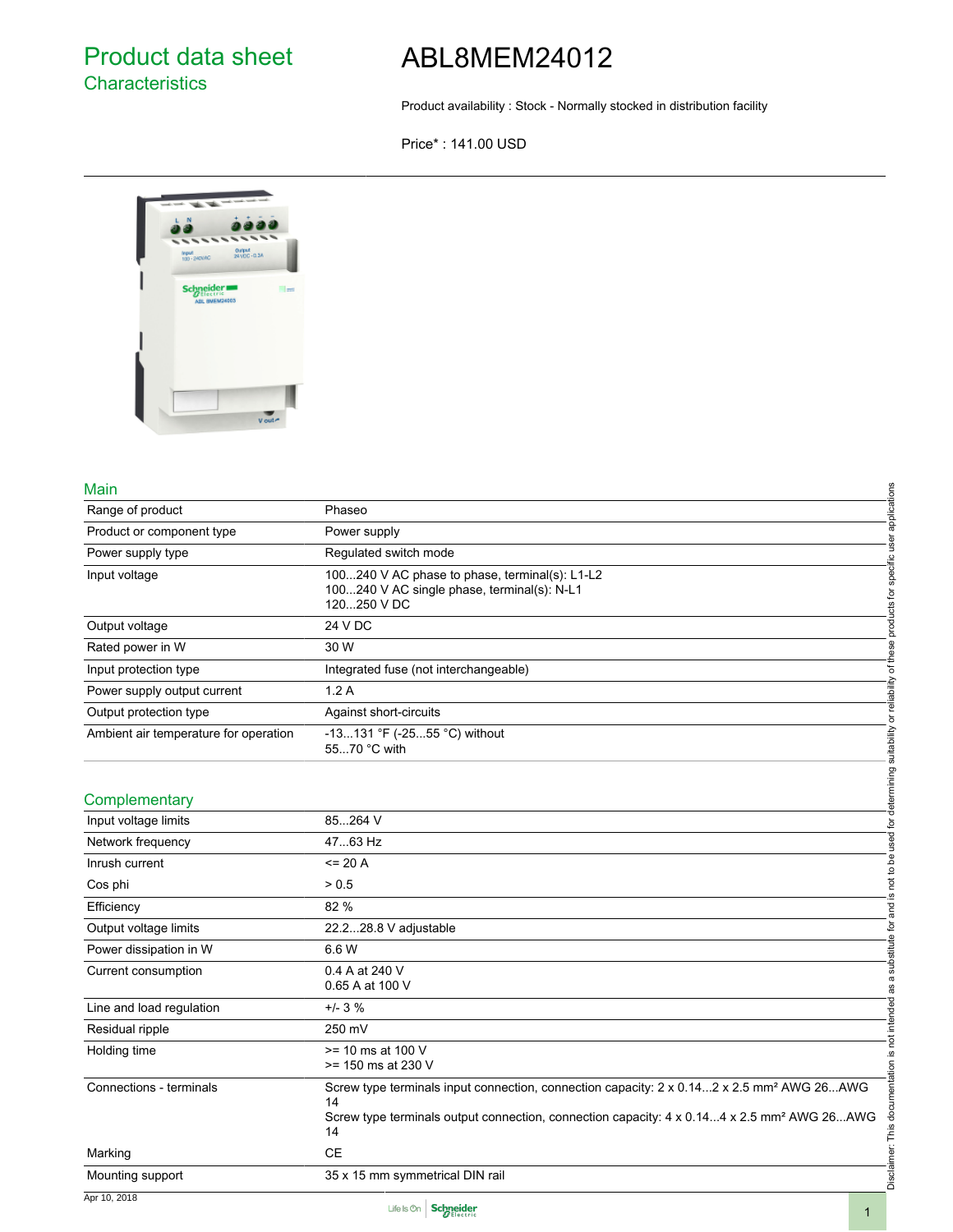| 35 x 7.5 mm symmetrical DIN rail |  |  |
|----------------------------------|--|--|
| Panel 2 screws, diameter: 4 mm   |  |  |

| Operating position | Vertical                                                                                                                                                                                                                                                                                                                                                                                                                                                                                                                                                     |
|--------------------|--------------------------------------------------------------------------------------------------------------------------------------------------------------------------------------------------------------------------------------------------------------------------------------------------------------------------------------------------------------------------------------------------------------------------------------------------------------------------------------------------------------------------------------------------------------|
| Operating altitude | 6561.68 ft (2000 m)                                                                                                                                                                                                                                                                                                                                                                                                                                                                                                                                          |
| Output coupling    | Series<br>Parallel                                                                                                                                                                                                                                                                                                                                                                                                                                                                                                                                           |
| Name of test       | Harmonic current emission conforming to EN/IEC 61000-3-2<br>Conducted emissions on the power line conforming to EN 55022 Class B<br>Electrostatic discharges conforming to EN/IEC 61000-4-2<br>Emission conforming to EN 50081-1<br>Induced electromagnetic field conforming to EN/IEC 61000-4-6<br>Primary outage conforming to IEC 61000-4-11<br>Radiated electromagnetic field conforming to EN/IEC 61000-4-3<br>Radiated emissions conforming to EN 55022 Class B<br>Rapid transient conforming to IEC 61000-4-4<br>Surge conforming to EN/IEC 61000-4-5 |
| <b>Status LED</b>  | 1 LED green output voltage                                                                                                                                                                                                                                                                                                                                                                                                                                                                                                                                   |
| Depth              | 2.32 in (59 mm)                                                                                                                                                                                                                                                                                                                                                                                                                                                                                                                                              |
| Height             | 3.94 in (100 mm)                                                                                                                                                                                                                                                                                                                                                                                                                                                                                                                                             |
| Width              | 2.13 in (54 mm)                                                                                                                                                                                                                                                                                                                                                                                                                                                                                                                                              |
| Product weight     | $0.43$ lb(US) $(0.195$ kg)                                                                                                                                                                                                                                                                                                                                                                                                                                                                                                                                   |
| Compatibility code | ABL8M                                                                                                                                                                                                                                                                                                                                                                                                                                                                                                                                                        |

## Environment

| <b>Product certifications</b>       | <b>RCM</b><br>TUV 60950-1<br><b>EAC</b><br>KC.                                                                                                                                                                     |
|-------------------------------------|--------------------------------------------------------------------------------------------------------------------------------------------------------------------------------------------------------------------|
| <b>Standards</b>                    | CSA C22.2 No 60950-1<br><b>UL 508</b>                                                                                                                                                                              |
| Environmental characteristic        | EMC conforming to EN 55022 Class B<br>EMC conforming to EN 61000-6-3<br>EMC conforming to EN/IEC 61000-6-2<br>EMC conforming to EN/IEC 61204-3<br>Safety conforming to EN/IEC 60950-1<br>Safety conforming to SELV |
| IP degree of protection             | IP20 conforming to EN/IEC 60529                                                                                                                                                                                    |
| Ambient air temperature for storage | $-40158$ °F (-4070 °C)                                                                                                                                                                                             |
| Relative humidity                   | 090 % during operation<br>$095%$ in storage                                                                                                                                                                        |
| Overvoltage category                | Class II conforming to VDE 0106-1                                                                                                                                                                                  |
| Dielectric strength                 | Between input and output                                                                                                                                                                                           |

## Ordering and shipping details

| Category                 | 22525 - ABL8 AND ABL7 POWER SUPPLIE |
|--------------------------|-------------------------------------|
| <b>Discount Schedule</b> | CP <sub>12</sub>                    |
| <b>GTIN</b>              | 00785901551508                      |
| Nbr. of units in pkg.    |                                     |
| Package weight(Lbs)      | 0.51000000000000001                 |
| Returnability            |                                     |
| Country of origin        | СN                                  |

# Contractual warranty

Warranty period 18 months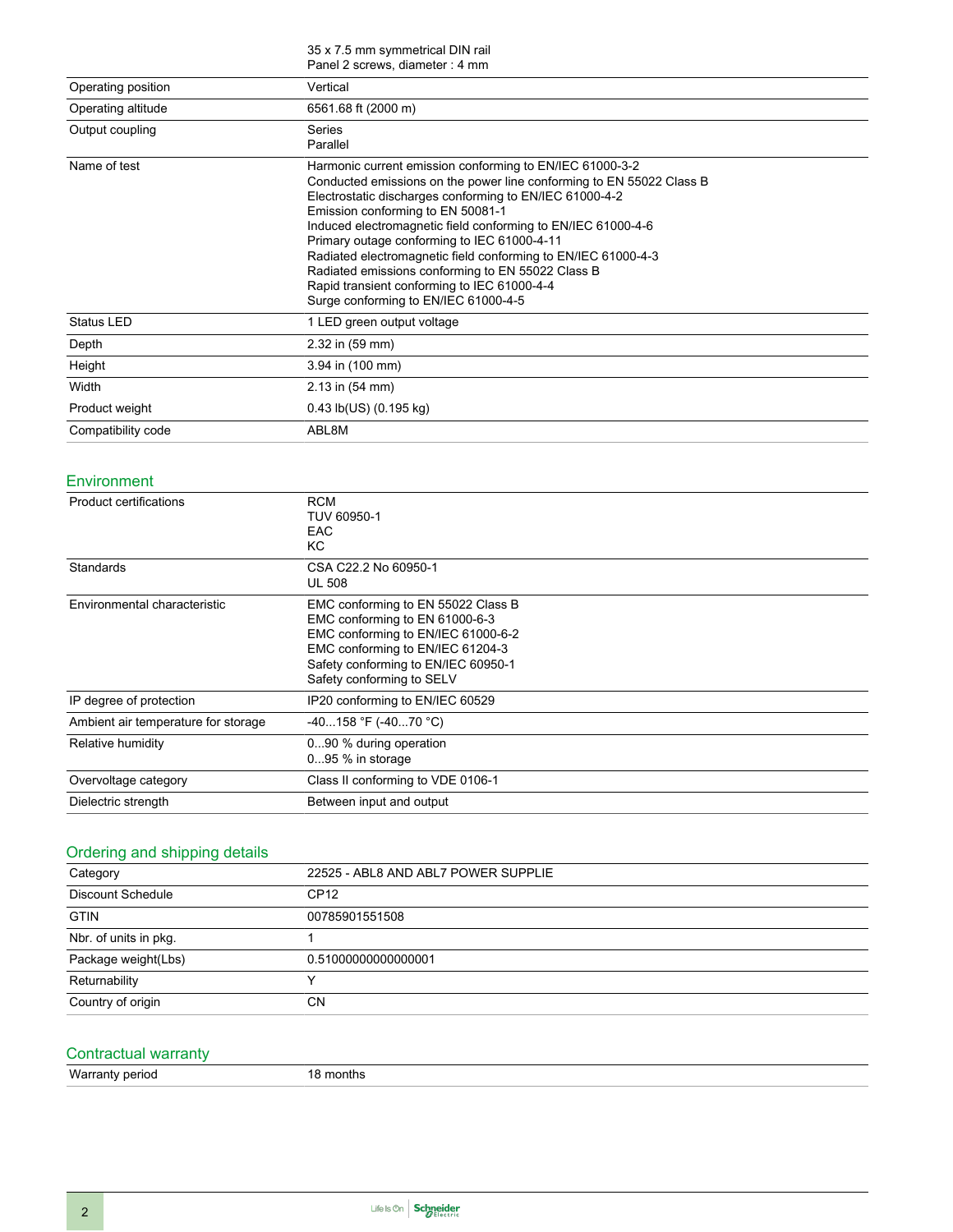## Regulated Switch Mode Power Supplies

### **Dimensions**



|              | a in mm | a in in. | a1 in mm | a1 in in. |
|--------------|---------|----------|----------|-----------|
| ABL8MEM05040 | 54      | 2.12     | 42       | 1.65      |
| ABL8MEM12020 | 54      | 2.12     | 42       | 1.65      |
| ABL8MEM24003 | 36      | 1.41     | 24       | 0.94      |
| ABL8MEM24006 | 36      | 1.41     | 24       | 0.94      |
| ABL8MEM24012 | 54      | 2.12     | 42       | 1.65      |
| ABL7RM24025  | 74      | 2.91     | 60       | 2.36      |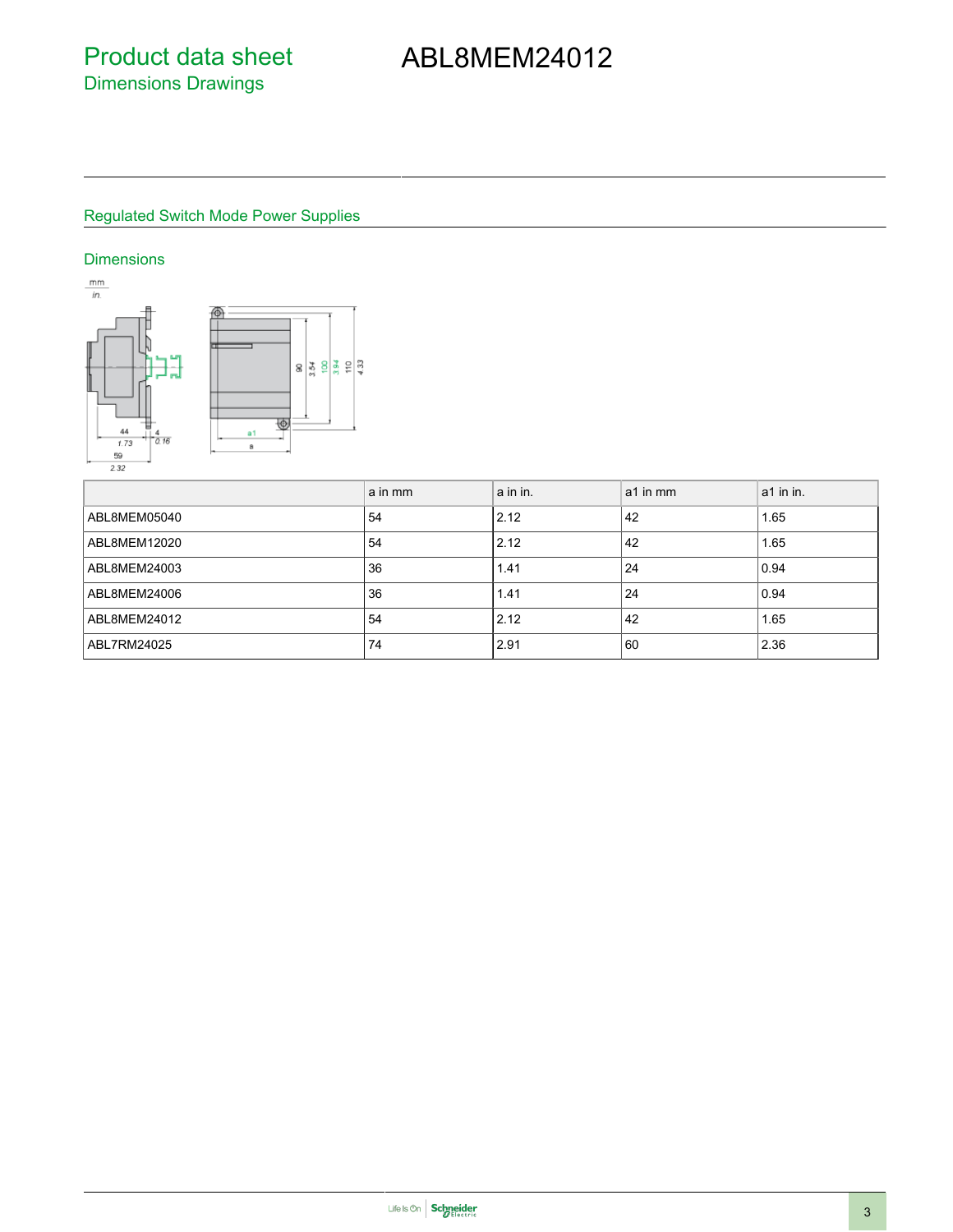Regulated Switch Mode Power Supply

# Internal Wiring Diagram

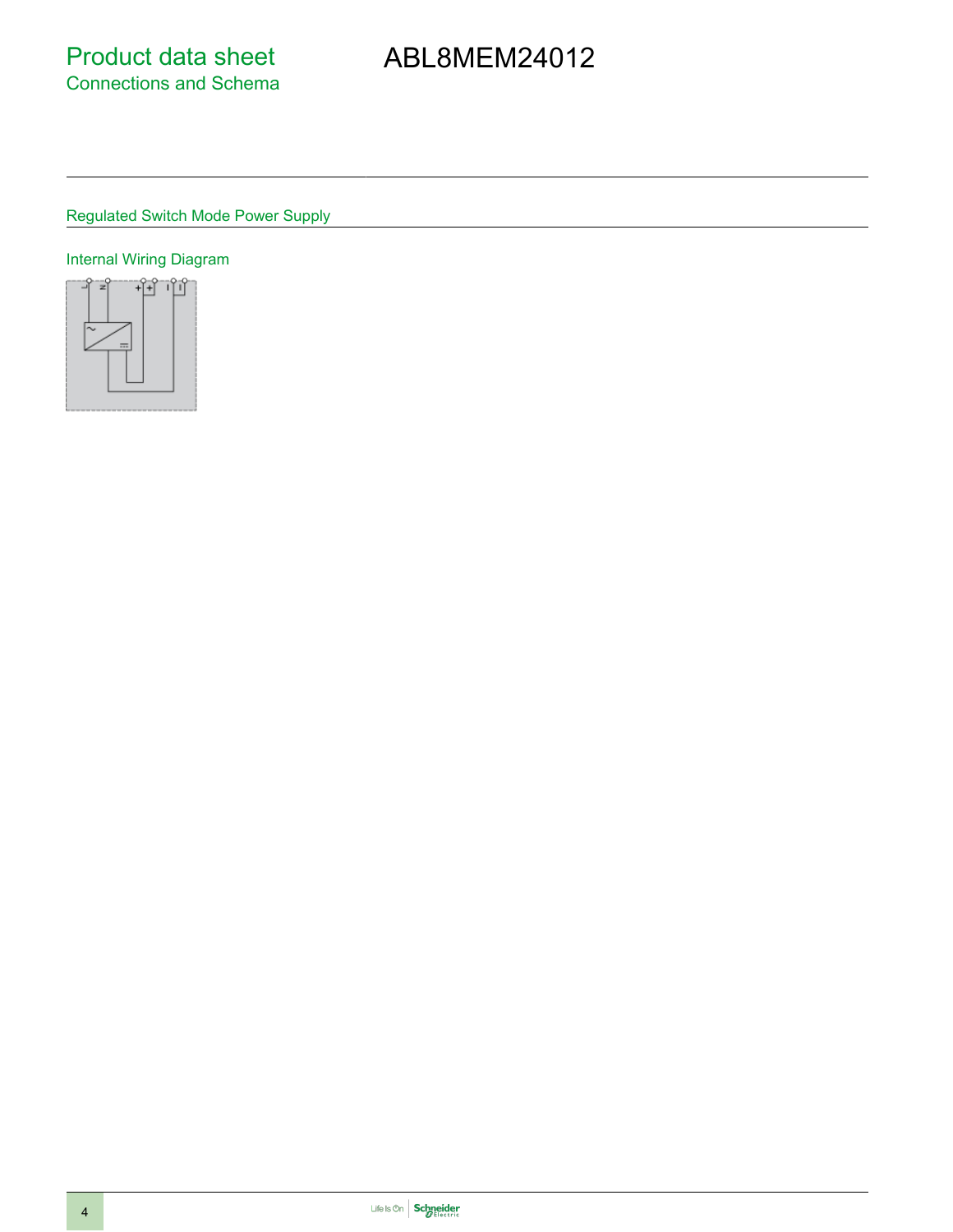## Regulated Switch Mode Power Supplies

#### Series or Parallel Connection



(1) Two Shottky diodes Imin = power supply In and Vmin = 50 V

### Parallel Connection



| Family            | Series          | Parallel        |
|-------------------|-----------------|-----------------|
| 7RM/8MEM<br>l ABL | ' products max. | ' products max. |

Series or parallel connection is only recommended for products with identical references.